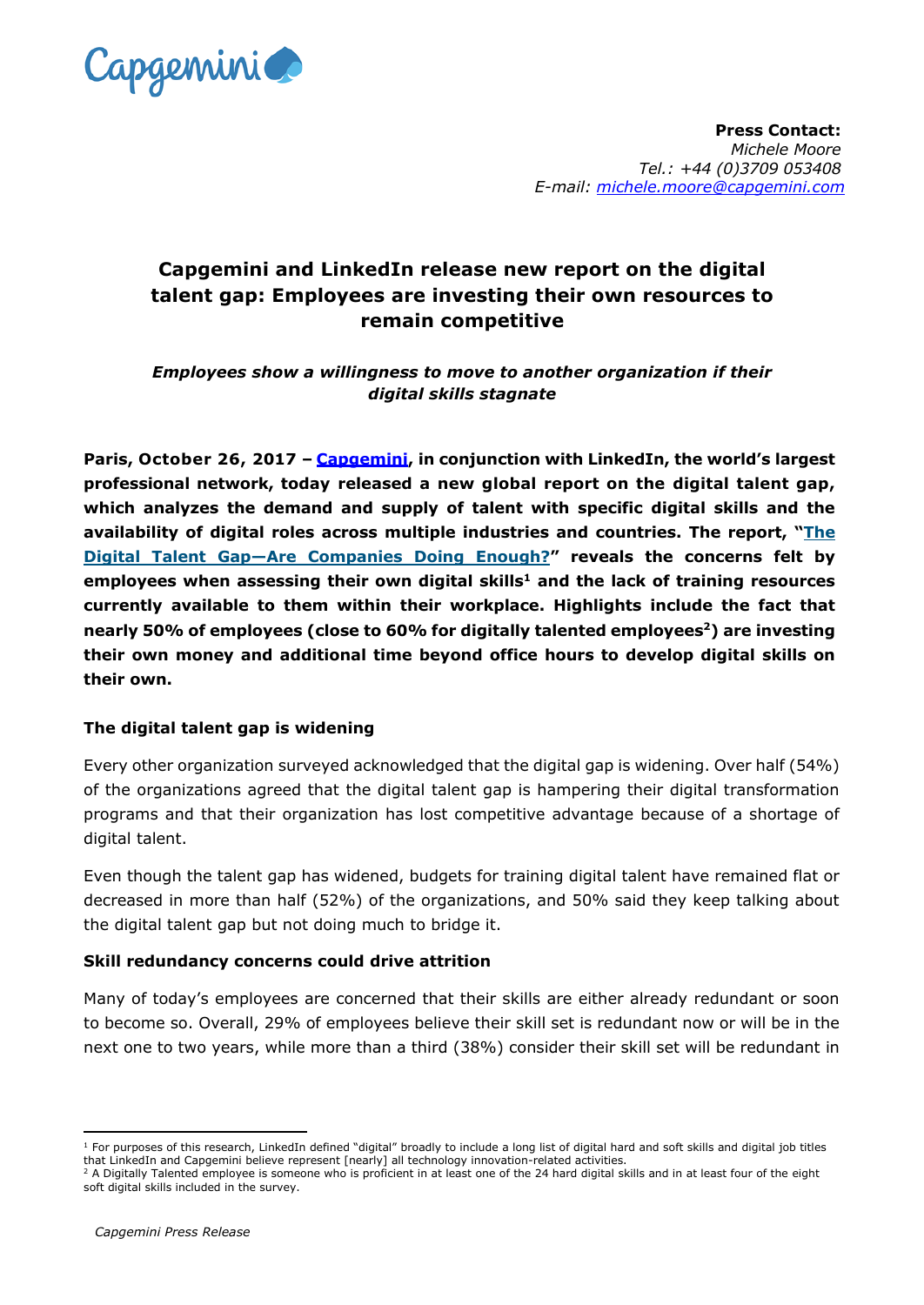

the next four to five years. Specifically, almost half (47%) of Generation Y and Z employees<sup>3</sup> believe that their current skill set will be redundant in the next four to five years.

From an industry perspective, 48% of employees in the automotive sector think that their skill set will be redundant in the next four to five years, followed by the banking sector (44%), utilities (42%), telecom and insurance (both 39%), according to the report.

Employees also feel organizations' training programs are not hugely effective. More than half of today's digital talent say that training programs are not helpful or that they are not given time to attend. Close to half (45%) describe their organization's training programs as "useless and boring."

Skill redundancy concerns and lack of faith in an organization's upskilling efforts have the potential to trigger attrition. More than half of digitally talented employees (55%) say they are willing to move to another organization if they feel their digital skills are stagnating at their current employer, while close to half of employees (47%) are likely to gravitate towards organizations that offer better digital skill development. However, employers noted they are also worried about attrition of upskilled staff. Just over half of employers (51%) believe their employees will leave their organization after they receive training and half (50%) say their digital skills training sessions are not well attended.

Claudia Crummenerl, Head of Executive Leadership and Change at Capgemini said, *"Organizations*  face a mammoth task in terms of digital upskilling. Given that skill redundancy is a key concern *among our employee respondents, ensuring a clear development path is essential to address this. In the future, the digital talent gap will continue to widen and no company can sit back and be comfortable. Organizations need to be consistently innovating and planning their workforce evolution."*

# **The talent gap in soft digital skills is more pronounced than in hard digital skills**

The report identified that people with experience in hard digital skills, in areas such as advanced analytics, automation, artificial intelligence and cybersecurity, are in high demand. However, soft digital skills, such as customer-centricity and passion for learning are most in demand by organizations, and are an increasingly important characteristic of a well-rounded digital professional. The greatest gap in soft digital skills exists for comfort with ambiguity and collaboration.

Further findings show that:

- Although 51% of employers identified an absence of hard digital skills in their organization, 59% recognized a lack of soft digital skills amongst employees
- Seven out of ten digitally talented employees (72%) prefer to join organizations that have an entrepreneurial, start-up like culture that promotes agility and flexibility
- Digital talent is unlikely to thrive in an environment that lacks freedom to experiment and fail. Innovation will also suffer if a culture of experimentation does not exist

<sup>-</sup><sup>3</sup> Generation Y and Z refer to those between the ages of 18 - 36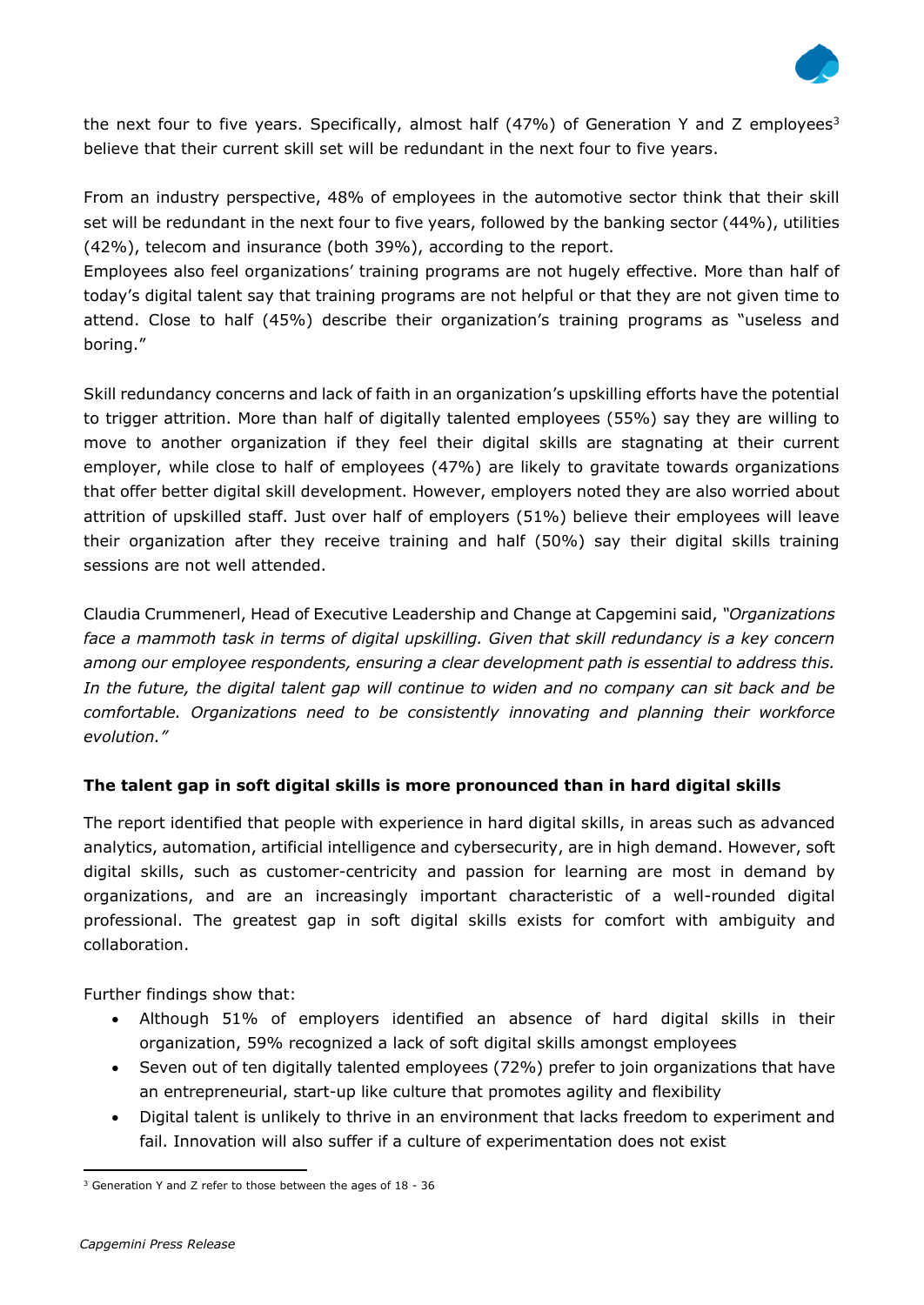

## **The must-have digital roles**

Based on the analysis from LinkedIn's data within the report, on average Data Scientist and Full Stack Developers have had the highest demand over the past year. Below shows a list of the top 10 digital roles that are set to gain the most prominence in the next two to three years, in order of position:

- Information Security/Privacy Consultant
- Chief Digital Officer/Chief Digital Information Officer
- Data Architect
- Digital Project Manager
- Data Engineer
- Chief Customer Officer
- Personal Web Manager
- Chief Internet of Things Officer
- Data Scientist
- Chief Analytics Officer/Chief Data Officer

Tuck Rickards, Managing Director at Russell Reynolds, an executive search firm advised, *"Businesses need to recognize that digital talent is a small pool of people who have a lot of good offers competing for their attention. Companies may not be able to engage these people in the same manner as a typical employee base; they need to be clever in their approach."*

## **Research methodology**

Capgemini collaborated with LinkedIn, to analyze demand and supply of specific digital skills and digital roles globally and within a number of countries and sectors.

Capgemini surveyed 753 employees and 501 executives at the director level or above, at large companies with reported revenue of more than \$500 million for FY 2016 and more than 1,000 employees. The survey took place from June to July 2017, and covered nine countries – France, Germany, India, Italy, the Netherlands, Spain, Sweden, the United Kingdom and the United States and seven industry sectors – Automotive, Banking, Consumer Products, Insurance, Retail, Telecom, and Utilities.

Based on data from LinkedIn, Capgemini analyzed the demand and supply of specific digital skills and digital roles globally and within the nine priority countries and seven sectors. LinkedIn measures demand as the number of times a member with a particular digital skill set or title is sought after by recruiters. LinkedIn developed a "demand index" to identify the most in-demand digital talent. This index represents the ratio of the number of InMails (i.e. recruiter outreach via LinkedIn's network) sent on average over the last 12 months (demand) to unique members with the specific digital title or digital skill (supply).

# **Further information**

A full copy of the report can be downloaded [here.](https://www.capgemini.com/resources/digital-talent-gap?utm_source=pr&utm_medium=referral&utm_content=dt_none_link_report_digital_talent&utm_campaign=disruptdigital_dti)